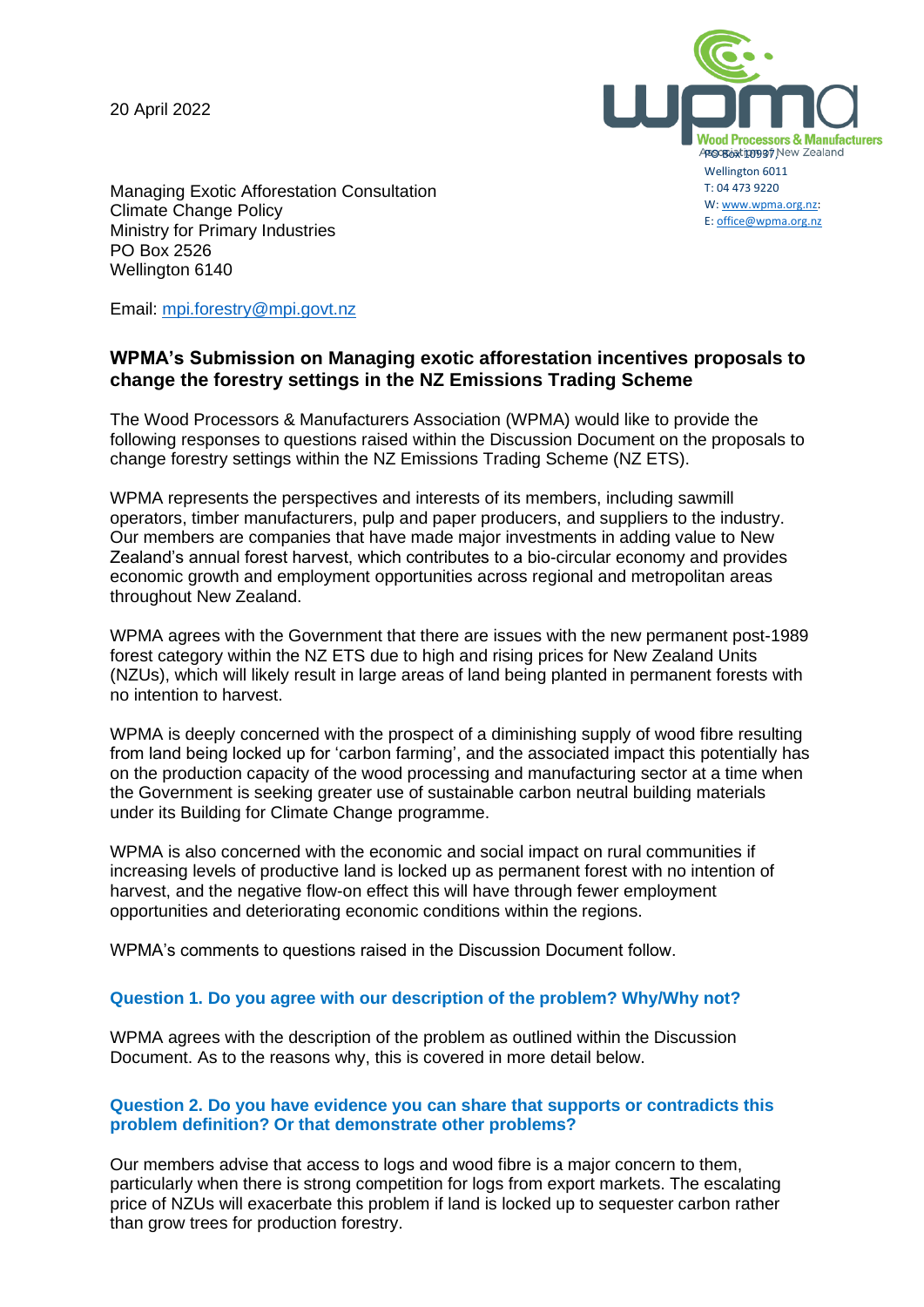The challenges in being able to access a consistent and reliable source of logs has delayed members' decisions to invest in new equipment and technology to expand their production capacity at a time when the current and expected demand for wood products is expected to increase.

# *Other macroeconomic factors associated with the problem defined in the Discussion Document*

The problem definition described in the Discussion Document is largely a manifestation of the regulatory settings established under the NZ ETS. The purpose of the NZ ETS was to encourage greenhouse gas emitters to reduce their environmental impact through a price trading system. In theory, emitters would choose how to change their business and/or personal behaviour to reduce their  $CO<sub>2</sub>$  emissions through the scheme's price signals to meet the Government's net zero emission goal by 2050.

While not included in the Discussion Document in any depth, there is a question about how successful the NZ ETS has been in encouraging and changing the behaviour of large fossil fuel users in reducing their  $CO<sub>2</sub>$  emissions. The ability for large emitters to offset their  $CO<sub>2</sub>$ emissions through acquiring relatively low-cost NZUs has arguably delayed their decisions to invest in new technologies and practices to reduce emissions and/or directly pass these emission costs on to their consumers.

As highlighted within the Discussion Document, the demand and price for NZUs has been rising sharply, which has forced up land prices and/or displaced other productive land-uses (such as production forestry and sheep and beef farming) into permanent exotic forests. We doubt the architects of the NZ ETS intended to undermine the growth potential of New Zealand's forestry and red meat sectors, which together generated export revenue of \$16.2 billion in the year ending June 2021.<sup>1</sup> So a question remains about the ability of the NZ ETS to shift the behaviour of large emitters when an alternative and comparatively cheaper offset mechanism is available through access to NZUs.

We are encouraged that the Discussion Document identifies the many issues arising from high NZUs prices, and the risk of more productive land being planted into permanent exotic forests. The opportunity therefore exists for the Government to consider the unintended consequences created by the NZ ETS and how effective the scheme has been (or will be) in directly driving business and/or personal behaviour to reduce  $CO<sub>2</sub>$  emissions to meet the net zero emission goal by 2050.

# **Question 3. Do you agree with our criteria for managing permanent exotic afforestation? If not, what would you change and why?**

WPMA generally agrees with the Assessment Criteria. We also recommend adding a further criterion to make it more explicit that decisions will be informed and supported by rigorous peer-reviewed research outputs and/or high-quality macroeconomic analysis. To ensure policy settings are developed on an informed basis, we recommend the following criterion be added to the Assessment Criteria:

# **9. Supported by robust research and/or economic analysis**

- Decisions on afforestation and other associated regulatory settings are informed and adapted by rigorous research and/or economic analysis.

<sup>1</sup> MPI's Situation and Outlook for Primary Industries: December 2021.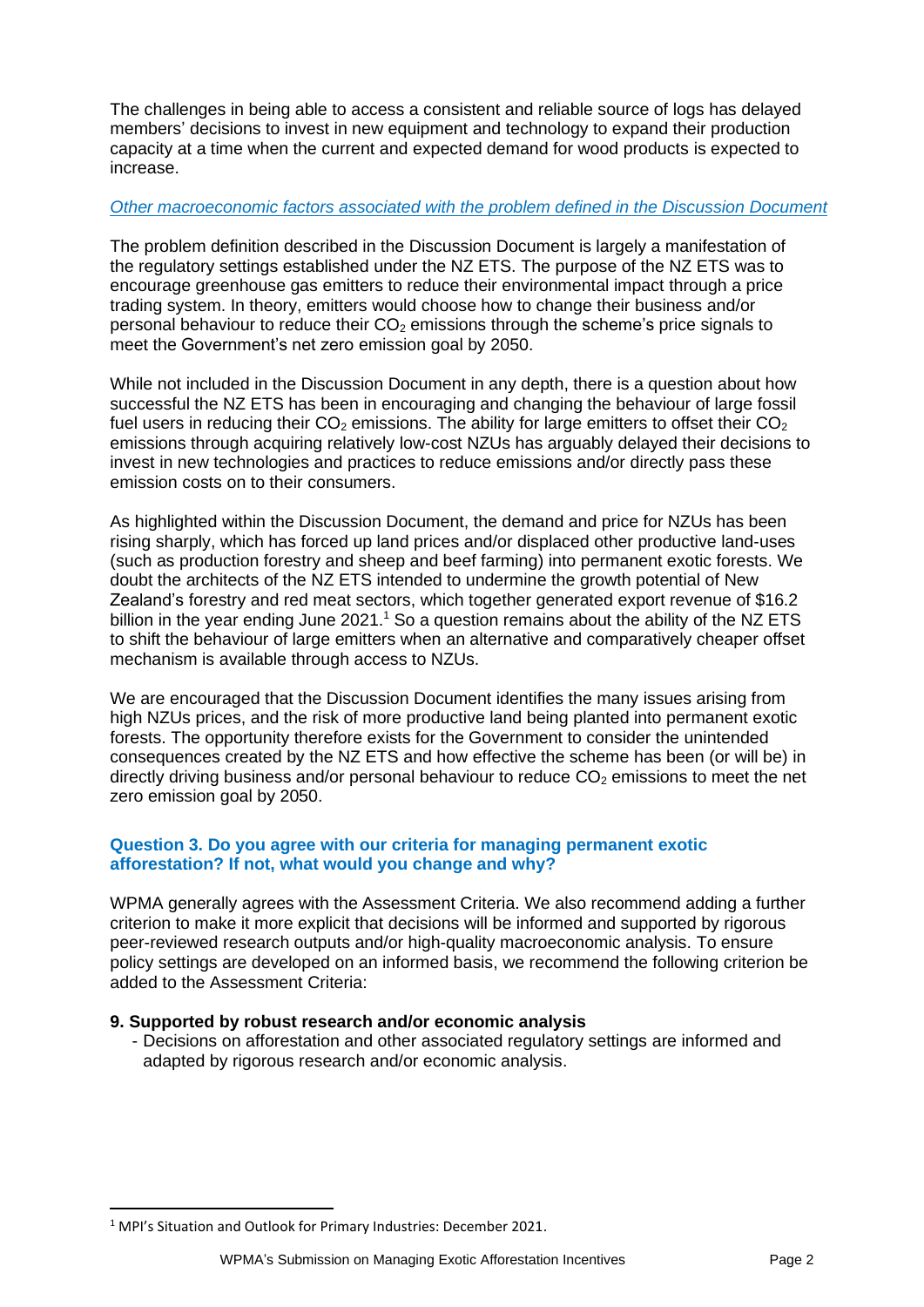### **Question 4. Should we provide for exceptions allowing exotic species to register in the permanent forest category under certain conditions?**

WPMA does not support the provisions to allow for exceptions for exotic species to be registered in the permanent forest category. Depending on the breadth of 'certain conditions', this is likely to add increased levels of administration and compliance cost to the Government**.**

### **Question 5. Are there particular circumstances that you support introducing exceptions for (for example, exceptions for certain species of exotics)? Why?**

Option 3 will add more complexity and compliance cost to the Government in administering the permanent exotic forest exceptions, which would seem to be in direct conflict with point 8 of the Assessment Criteria. If the Government intends to explore what exceptions could be applied, accepting the distinct likelihood of this causing further unintended consequences to production forestry and increased administration and compliance cost, it may wish to consider the following:

- *Remote land areas* Where land is extremely difficult to access for tree harvest and log removal to transport by road, this could be exempted. How 'remote land area' is defined would need to be clear and unambiguous. It is strongly recommended that a risk assessment of physical land resources to sustain permanent exotic forests be undertaken to minimise the risk of severe environmental and ecological damage occurring by leaving land in permanent exotic forest. It also needs to be considered that remote and difficult-to-access land is likely uneconomic in terms of its current land-use setting for reasons including geological instability, limited production capacity and difficulty in being able to actively manage the land (to name a few). We suspect much of the land could already be reverting to protective forest cover now, suggesting that the scope for ecologically and economically worthwhile areas for such permanent exotic forest establishment are limited.
- *Small land parcels* Where there are limited land-use options available (gullies, steeper land, etc) on-farm, then small land parcels could be exempted. A 'small land parcel' would also need to be very clearly defined (e.g. unproductive land of no more than 20% of total land area, etc). Like the above, an assessment of the physical land resources to sustain permanent exotic forests should be undertaken. We note this could be included within a landowner's Freshwater Farm Plan (under [section 9A](https://www.legislation.govt.nz/act/public/2020/0030/latest/LMS362301.html#LMS362294) of the Freshwater Farm Plans of the Resource Management Act (RMA)), where they will be required to identify and minimise the adverse effects of activities carried out on the farm on freshwater and freshwater ecosystems.
- *Capped NZUs* For 'remote land area' and 'small land parcel' described above, average accounting rules should be applied to permanent exotic forest – 16 years for *Pinus radiata*.

The Discussion Document seeks feedback on the likely impacts, risks and costs of allowing exceptions under Option 3. We provide feedback to this request in the following table.

|                    | <b>Impact</b>      | <b>Risks</b>          | Costs                 | <b>Additional conditions</b> |
|--------------------|--------------------|-----------------------|-----------------------|------------------------------|
| <b>Remote land</b> | Likely to increase | Assessing the         | Environmental and     | Assessment/definition on     |
| areas              | permanent exotic   | environmental and     | ecological costs      | what qualifies as being      |
|                    | forests in remote  | ecological impact of  | caused from           | 'remote land area' needs to  |
|                    | areas if exempted. | permanent exotic      | damage of planting    | be very clearly defined.     |
|                    |                    | plantations on        | trees on land that    |                              |
|                    |                    | highly erodible soils | cannot sustain        | Highly erodible LUC class 8  |
|                    |                    | and sub-structures.   | permanent exotic      | (and some LUC class 7)       |
|                    |                    |                       | forests.              | unable to sustain permanent  |
|                    |                    | Technology makes      |                       | exotic plantations.          |
|                    |                    | it economic to        | Development and       |                              |
|                    |                    | harvest (airlift).    | <i>implementation</i> |                              |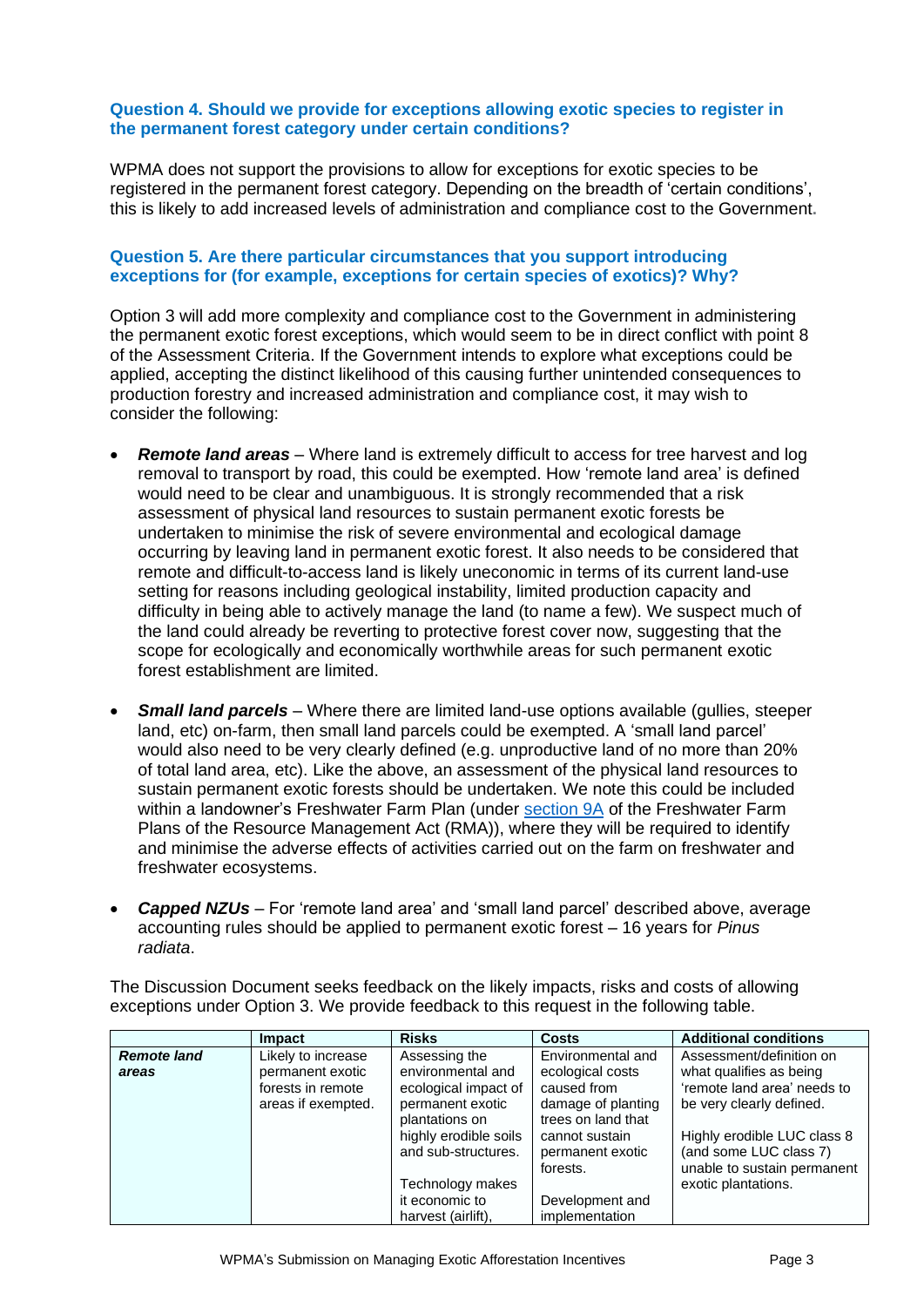|                           |                                                                                                                    | therefore no longer<br>meets the definition<br>of remote land<br>area.<br>Existing indigenous<br>vegetation is<br>removed or badly<br>damaged to make<br>way for permanent<br>exotic forests.<br>Presents a high risk<br>if permanent exotic<br>forests are not<br>actively managed<br>for pests, weed<br>control, fires,<br>wilding pine<br>infestation, etc. | management plan<br>for the exotic forest.<br>Liability costs for<br>damage associated<br>with the permanent<br>exotic forest to<br>neighbours/local<br>government/others<br>through fire, pest<br>incursions, spread<br>of wilding pines,<br>erosion and<br>sediment loss from<br>susceptible soils,<br>etc. | If the land is very remote, it's<br>probably not being actively<br>farmed and is potentially at<br>various stages of reverting to<br>indigenous vegetation.<br>Landowners should be<br>required to have a<br>management plan in place<br>for the permanent exotic<br>forest (particularly for<br>absentee landowners) to<br>show how they will fund and<br>manage fire risks (water<br>storage), pest incursions and<br>erosion risks from fallen<br>trees, etc. |
|---------------------------|--------------------------------------------------------------------------------------------------------------------|----------------------------------------------------------------------------------------------------------------------------------------------------------------------------------------------------------------------------------------------------------------------------------------------------------------------------------------------------------------|--------------------------------------------------------------------------------------------------------------------------------------------------------------------------------------------------------------------------------------------------------------------------------------------------------------|------------------------------------------------------------------------------------------------------------------------------------------------------------------------------------------------------------------------------------------------------------------------------------------------------------------------------------------------------------------------------------------------------------------------------------------------------------------|
| <b>Small land parcels</b> | Likely to see an<br>increase in<br>permanent exotic<br>forests in selected<br>areas on-farm.                       | Could be open to<br>interpretation so<br>needs to be<br>defined.<br>Indigenous<br>vegetation is<br>removed or badly<br>damaged to make<br>way for permanent<br>exotic forests in<br>small land areas<br>on-farm.                                                                                                                                               | Environmental<br>damage of planting<br>trees on land that<br>cannot sustain<br>permanent exotic<br>forests (planting on<br>steep, highly<br>erodible soils).                                                                                                                                                 | 'Small parcel area' needs to<br>be clearly defined to avoid<br>confusion (defining<br>percentage of land area, on<br>marginal unproductive parts<br>of the farm, etc).<br>Some of this information<br>may be captured within<br><b>Freshwater Farm Plans</b><br>under section 9A of the<br>RMA.                                                                                                                                                                  |
| <b>Cap NZUs</b>           | Landowners<br>reassess planting<br>permanent exotic<br>forests if set at<br>average accounting<br>for new forests. | Higher for the<br>landowner as they<br>will need to<br>determine the long-<br>term profitability of<br>permanent exotic<br>forestry as opposed<br>to other productive<br>land-uses.                                                                                                                                                                            | Undertaking a<br>cost/benefit<br>analysis of taking<br>land out of<br>productive use for<br>permanent exotic<br>forests.                                                                                                                                                                                     | Placing a cap on carbon for<br>permanent exotic forests<br>would require landowners to<br>deeply consider the financial<br>implications of taking land<br>out of productive<br>forestry/agriculture.                                                                                                                                                                                                                                                             |

# **Question 6. Are there alternative ways we can recognise and encourage these forests, either within, or outside, the NZ ETS?**

Accessing NZUs is a primary driver for landowners planting permanent forests. While erosion control is often cited as a reason for planting permanent forests, similar outcomes can also be achieved, albeit more slowly, with indigenous plantings.

WPMA is concerned that differential recognition of alternative classes of forests has the potential to further distort the value of wood fibre available for harvest, as well as other landuse options. There would appear to be no logical reason for artificial distinctions of exempted categories of forests either within or outside the NZ ETS. Not only does this complicate the process (and is likely to artificially increase the cost of wood fibre), it potentially increases the prospect of participants 'gaming the system', particularly if alternate schemes become available within the primary industry (such as those proposed in He Waka Eke Noa's agricultural emissions pricing options paper).<sup>2</sup>

<sup>&</sup>lt;sup>2</sup> HWEN's agricultural emissions pricing options paper [\(link\)](https://hewakaekenoa.nz/wp-content/uploads/2021/11/He-Waka-Eke-Noa-Draft-Engagement-Document-November-December-2021.pdf).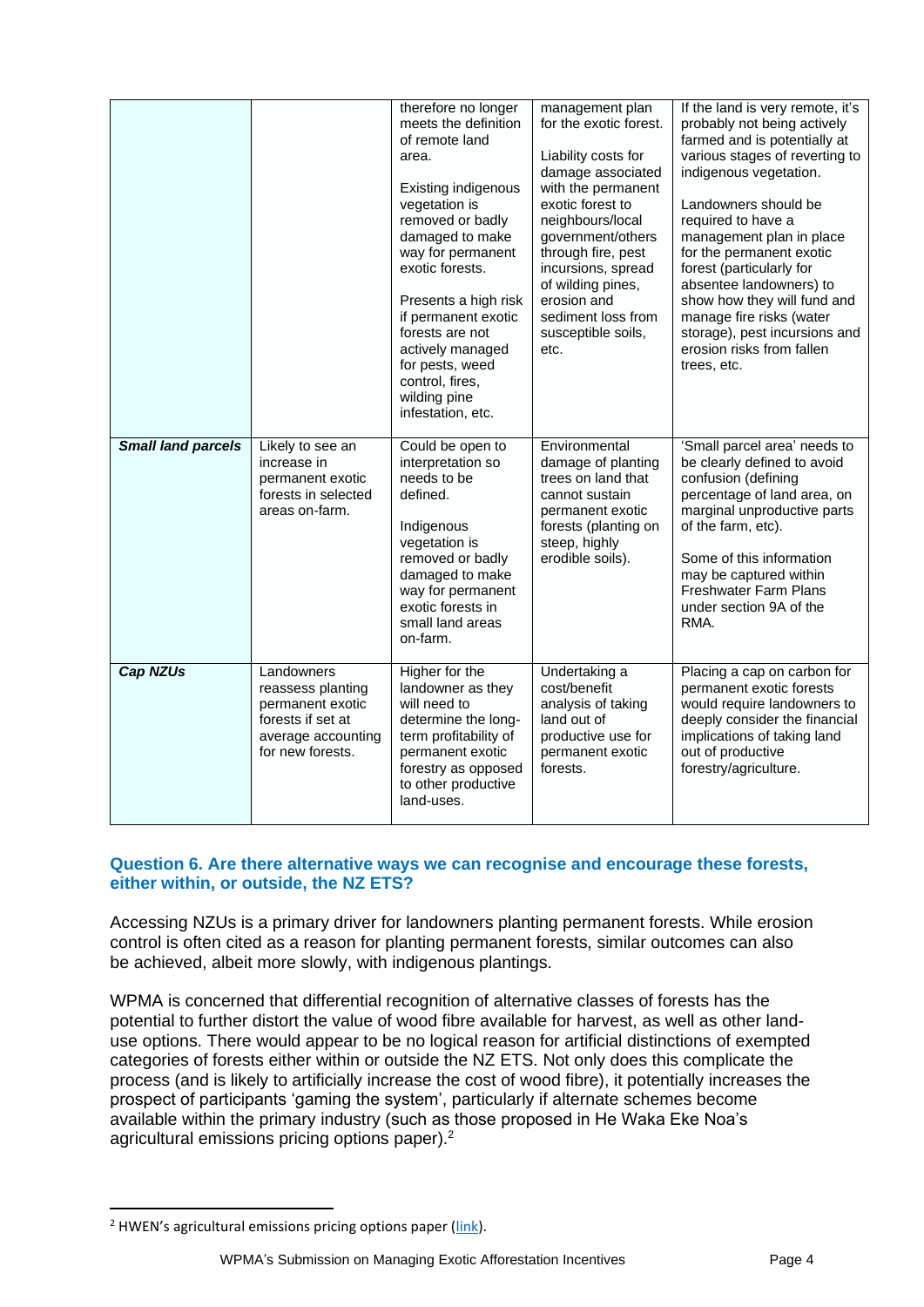#### **Question 7. Of these options, what is your preferred approach? Why? Are there other options you prefer, that we haven't considered?**

WPMA has a strong preference for *Option 2* **–** *Prevent exotic forestry from registering in the permanent post-1989 category in the NZ ETS*. Option 2 provides a clear and unambiguous requirement that exotic forests will not be able to register for the permanent post-1989 category within the NZ ETS.

The rising and speculative nature of NZUs has created unintended consequences in distorting land prices and has displaced production forestry and sheep and beef farming. We are very concerned that any proposed exceptions considered under Option 3 will continue to see large areas of land being locked into permanent exotic forests with no intention to harvest which seems in direct conflict with points 4 and 8 of the Assessment Criteria (p.16).

#### **Question 8. Do you agree with our preferred approach (acting before 1 January 2023)? Why/why not? If not, what is your preference?**

WPMA supports the proposed approach to remove permanent exotic forests from the NZ ETS from 1 January 2023.

We would encourage the Government to implement its preferred approach before 1 January 2023. Delaying this decision for too long could see a spike in land prices as participants seek to take advantage of the 'status quo' option, further exacerbating the problem identified in the Discussion Document with more productive land being locked up into permanent exotic forests.

### **Question 9. Do you support exceptions by regulations [option 3a] or exceptions after a moratorium [option 3b]? Why?**

WPMA supports Option 2 for the reasons stated above. If the Government wish to explore Options 3a or 3b, exceptions by regulations (Option 3a) would appear to be a pragmatic approach. Regulations allow for a formal and transparent public consultation process to occur in the development of future requirements that are prescriptive and legally enforceable.

Moratoriums can be taken by individuals as a deferred decision that may change over the course of time. The observation contained within the Discussion Document that describes the risks of moratoriums is well made in that they "may not significantly alter the incentives to stop foresters planting permanent exotic forests now – if they expect to be able to register the forests at some point in future once the moratorium has ended." (p. 20)

#### **Question 10. If we choose to introduce exceptions by regulations, what conditions or criteria should be placed on the Minister in choosing to pursue these?**

If the Government decides to introduce exceptions by regulations, the Minister should consider some of the following criteria:

**An economic impact analysis** on the associated effects of the proposed permanent exotic forest to the economy and employment prospects within the region in the form of the displacement of productive land-uses. This includes the loss of investment in wood processing and manufacturing capacity faced with a diminishing supply of wood fibre in the future. We note that investment in processing follows rather than proceeds the generation of the forest estate.

**Implications in achieving other government priorities**. Consideration of the impact of locking land up for permanent exotic forestry will have on the Government being able to meet other programmes/policy settings. This includes the ability to encourage greater use of wood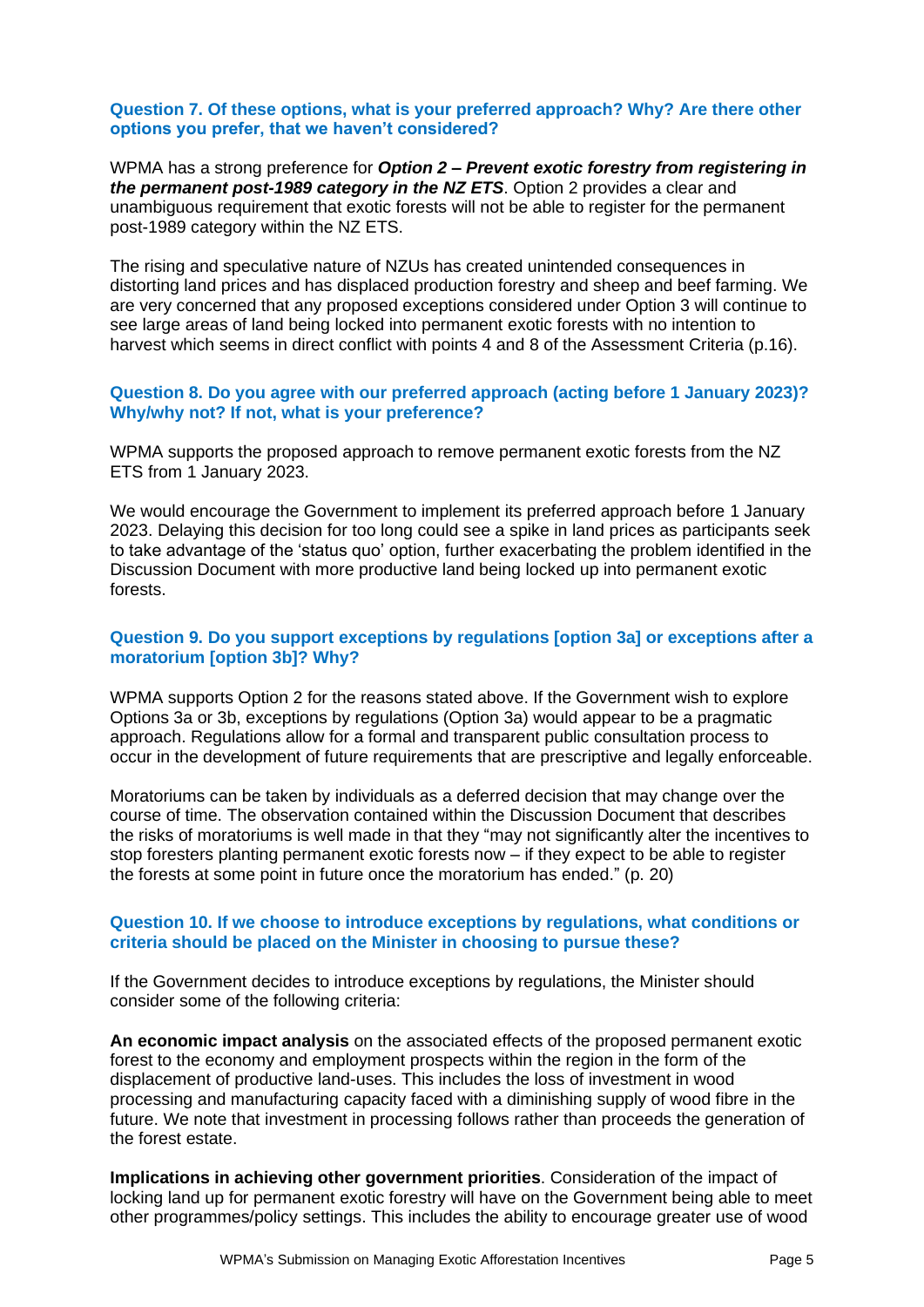products as sustainable carbon neutral building materials to meet the Government's goals under the Building for Climate Change programme. Foreclosing on the opportunity for future generations to access wood resources is difficult to predict in detail, but there are certainty implications, particularly when the global economy decarbonises.

**Decisions based on robust science and research**. Having accurate information to support and guide decisions on exceptions will be important, including an assessment of the physical land capability to sustain permanent exotic forests that have no environmental and ecological impact on surrounding areas over the life of the forest (e.g. erosion risks of planting permanent exotic forests on Land Use Capability (LUC) class 8 land and depending on the erodibility profile some LUC class 7 land as well).

**Requirement for land management plans for permanent exotic forests**. Landowners should have a land management plan in place for permanent exotic forest to demonstrate and record how they will manage identifiable risks (such as fire risks, weed control, animal pest incursions, wilding pine infestation and erosion risks from fallen trees), which could be included within an approved Freshwater Farm Plan. Such plans also need to reflect the risks predicted for New Zealand's climate changes rather than being solely based on historical precedent.

# **Question 11. If we choose a moratorium (Option 3b) – how long should it be? Why?**

WPMA does not support a moratorium for the reasons stated above. It creates an unnecessary and uncertain environment, placing a significant risk to future investment and innovation involved in the forestry and wood processing sectors. If the Government is considering a moratorium, then this should be for a very short timeframe (less than one year) to allow time to put in place regulations (Option 3a). The Government should look to restrict large areas of land being planted in permanent exotic forest in the intervening period before moving to regulation.

#### **Question 12. Do you think a different type of moratorium (whether it requires a decision to be ended/continued) would have different impacts? Or do you prefer a different approach?**

Significant doubts remain about whether a different type of moratorium will alter landowners' or land purchasers' decision-making processes. We also note that the protracted debate on the reform of the RMA adds further delays, which in itself acts as a form of moratorium on change and investment.

#### **Question 13. Currently the NZ ETS defines forests based on the predominant species in a hectare. However, forests change makeup over time. Do you think this definition of exotic and/or indigenous forests is appropriate for the permanent post-1989 category in the NZ ETS?**

The NZ ETS definition – forests based on the predominant species in a hectare – is not necessarily ideal in the exclusion of permanent exotic forests from the permanent post-1989 category in the NZ ETS.

We support the proposal contained within the Discussion Document whereby MPI or MfE check the forest type at registration to validate an individual's application to register an exotic or indigenous forest within the NZ ETS (p. 21). Sighting and verifying the application at source more clearly outlines the expectations (and requirements) of the landowner in managing the forest in future. The question then needs to be asked about whether the assumed or actual increase in carbon storage justifies the cost of the regulatory application and verification process, a decision presumably best made by the forest owner seeking the benefit of any change in forest type.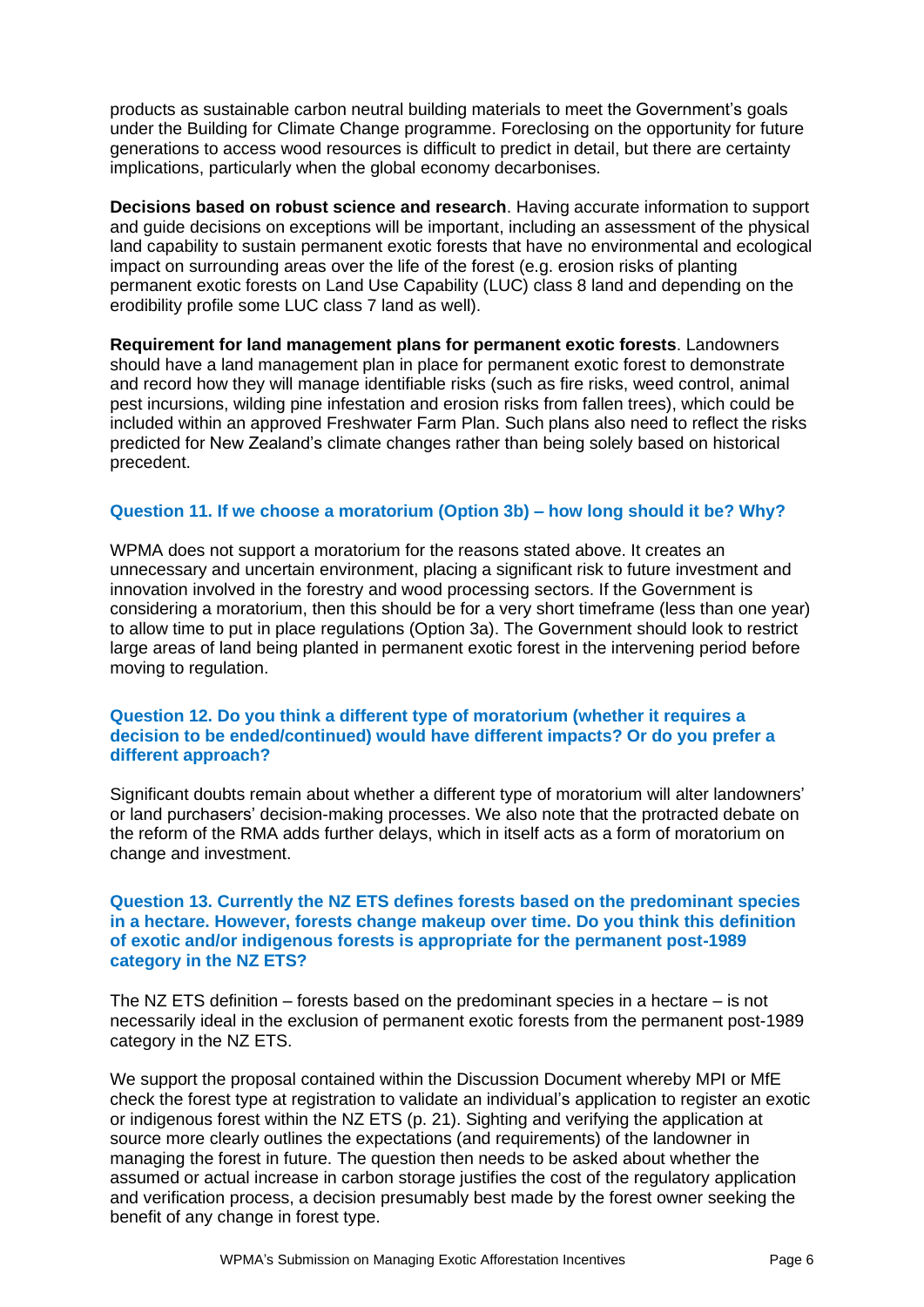### **Question 14. What level of exotic species in a forest would be acceptable for the forest to still be classified as an indigenous forest, and registered in the permanent post-1989 category in the NZ ETS?**

Determining what level or area of exotic species would be acceptable for a forest to be classified as an indigenous forest is difficult.

If the presumption underlying this question assumes the land will readily revert to an indigenous forest over time then this should be informed by good science across different regions within New Zealand. As we understand it, the ability for exotic forests to return to indigenous forest is highly dependent on factors such as regional climate conditions, local seed source, soil types, typography, existing indigenous vegetation already growing in the area, and active management of the forest.

Based on the lack of research data, it is difficult to determine what level or areas of exotic species would be acceptable for a forest to be classified as an indigenous forest. Therefore, this should be set at the lowest possible range if the intent is to use a national metric, given the challenges presented in some regions in re-establishing indigenous vegetation.

# **Question 15. If forest changes from indigenous to exotic while registered in the permanent category, do you think it should be removed from the category (Option 1), or be treated as indigenous (Option 2)? Why? Are there other options we haven't considered?**

There is a wider question on the physical capability of the land to rapidly establish indigenous forests as the dominant species. If there is a strong prospect of wilding pines taking over the designated land area, then what are the expectations of landowners in registering their indigenous forest under the permanent post-1989 category in the NZ ETS, particularly if this presents a risk of spreading more wilding pines to neighbouring properties?

With a caveat that further examination is warranted, WPMA believes that *Option 2* **–** *Continue to treat the forest as it was originally registered in the NZ ETS, even if areas change to exotic over time* is the most practical option as the financial risks and liability to landowners in establishing indigenous forests are lessened.

Options 1A, 1B or 1C are likely to act as a disincentive to landowners in establishing or allowing the regeneration of indigenous forests to occur, given the risks and potential liability to the landowner for breaching any of these options.

# **Question 16. If we choose to remove forests which have become predominantly exotic over time from the category, how do you think we should do this? Why?**

Should the Government consider putting in place enforcement measures to remove forests from the permanent category that have become predominantly exotic over time, it will need to consider some of the following points:

- Clear and stable rules that are easy to understand, apply and are enforceable in the majority of situations;
- Ensure regulations outline the conditions would enable the Government to remove forests from the permanent category;
- Regulations are clear and unambiguous about the threshold level where exotics are seen as the predominant species in a forest categorised as indigenous (referred to under Question 14);
- Clearly outline the process (and costs) in assessing if, or possibly when, the threshold level has been breached (e.g. this may require an independent assessment/audit of the of the forest on a timebound basis); and
- Identification of agreed actions (if any) to address/remedy the breach.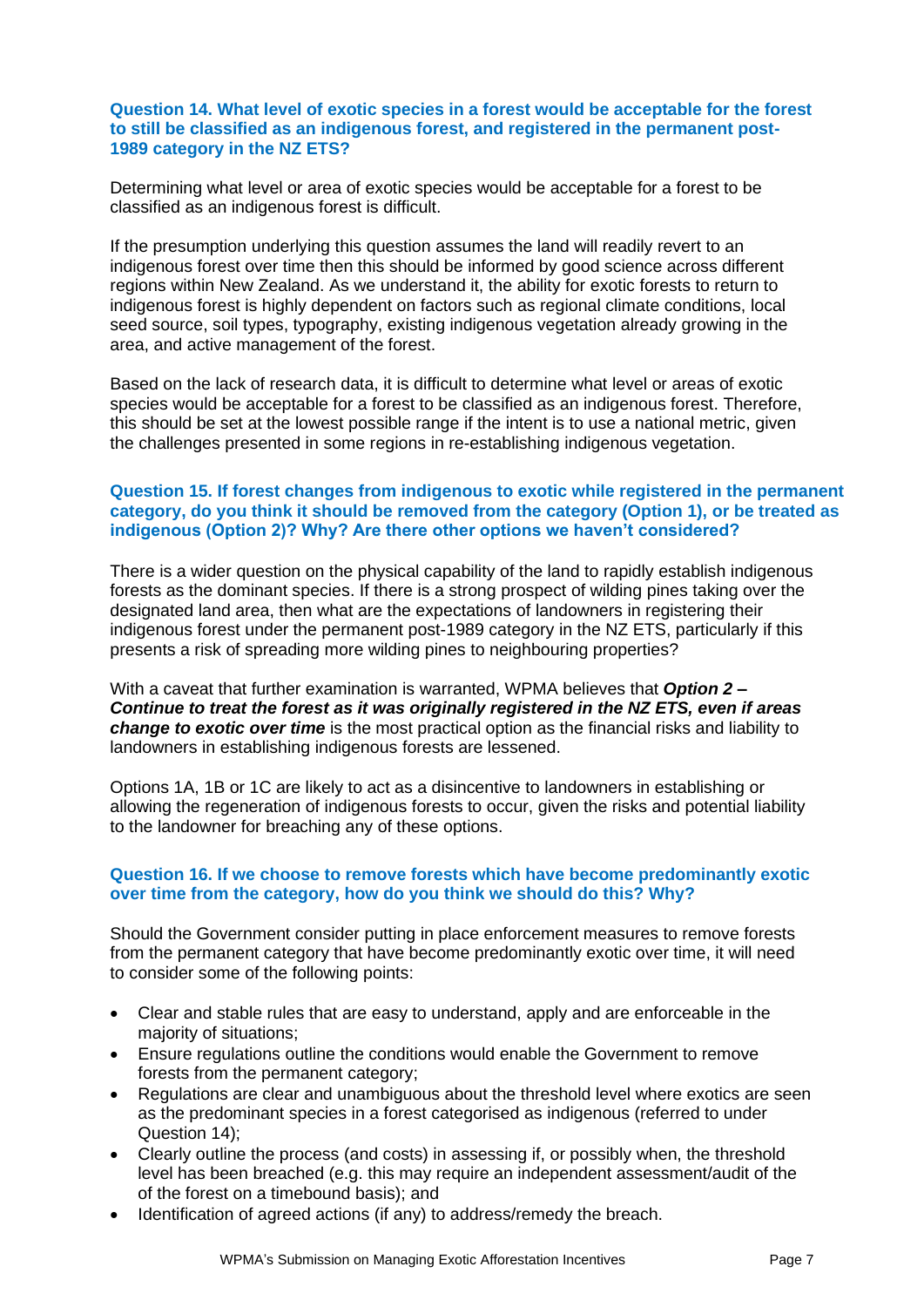### **Question 17. If exotic forests are removed from the permanent category, what would an appropriate penalty be for clearing the forest before the end of the permanent period? Do you think the current penalty needs updating?**

The primary purpose of a penalty is to punish an offender and to deter future offending, not only by the offender, but in the community at large. Therefore if, say hypothetically, such penalties were to apply to the clear-felling of exempted exotics under a permanent category, they would need to be greater than the return gained from the harvested trees, including the legal costs of taking such action, and act as a future deterrent to others.

What is outlined in the Discussion Document in safeguarding an indigenous forest would seem reasonable, but it will be difficult to determine approximate returns from indigenous forestry as very little occurs in practice (10,000 tonnes of indigenous harvested compared to 32,899,000 tonnes from plantation forestry).<sup>3</sup>

# **Question 18. Are you a PFSI covenant holder?**

No.

#### **Question 19. Do you agree with the proposal to allow exotic forest land in the PFSI to transition into the permanent post-1989 forestry activity, or would another approach be more suitable?**

We suggest the Government seek feedback on various options directly with PFSI covenant holders. In considering such an option, the Government needs to consider the influence that regulatory changes potentially have in offering landowners windfall gains or retrospective losses in undertaking such action.

#### **Question 20. Should the Government create a long rotation category under averaging accounting for** *Pinus radiata* **forests which are not profitable to harvest at age 28, recognising the additional carbon which is likely to be stored by these long rotation forests?**

WPMA does not support the proposed long rotation category under averaging accounting for *Pinus radiata* forests, particularly if 'profitability' has been solely determined through the extension of the average accounting age to 21 years.

We would suggest that the Government consider a 'long rotation' category with a high degree of caution. If this category is to be seriously considered, then defining what land classes meet the 'remote and marginal land' should be very clearly defined. We note that large tracks of land within New Zealand are remote and marginal, but LUC class 8 land (including some LUC class 7 land) is also unsuitable for forestry due to the highly erodible profiles of these land classes.

The Government will also need to consider the unintended consequences of setting the average age for a long rotation category to 21 years for *Pinus radiata*, many of which are clearly articulated in both the Discussion Document and this submission, including the potential increase in land prices, restricting log flows and distorting log prices. The risk of stranded investment in wood processing and manufacturing production capacity will have a chilling effect that should not be underestimated, which is covered in more detail below.

<sup>3</sup> Forest Owners Association Facts & Figures 2020/21.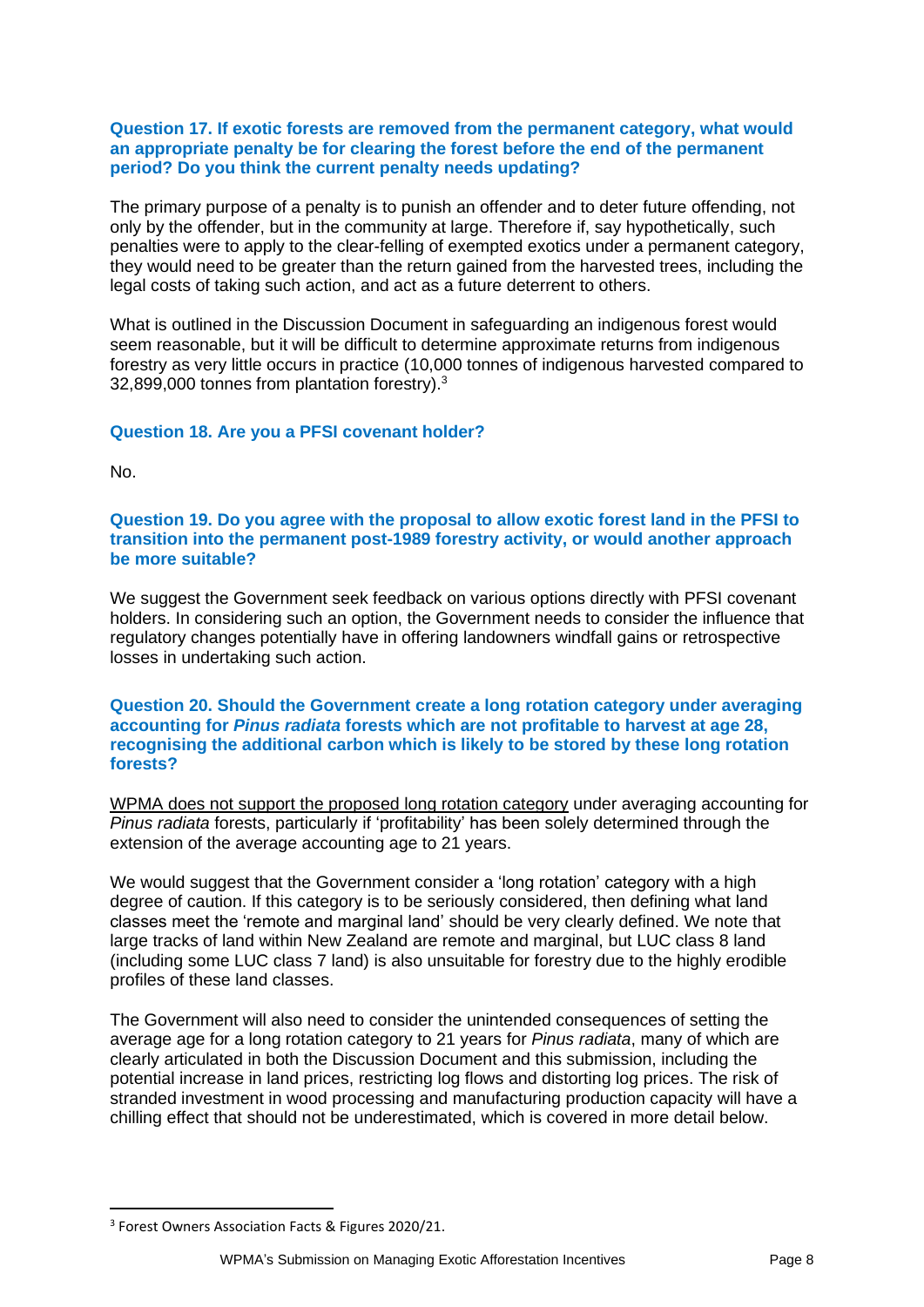### **Question 21. What do you think the impacts of introducing a long rotation category as proposed would be?**

From a WPMA perspective, extending the harvestable age of logs has the potential to reduce the supply of wood fibre under a proposed 'long rotation' category, particularly if it is advantageous for foresters to extend the harvest timeframes to accumulate more NZUs than the average accounting age of 16 years.

For wood processors who are dependent on log supply from 'remote and marginal land' areas, this could be highly detrimental to the profitability and sustainability of their business operations. It is concerning that the Discussion Document fails to recognise the flow-on impact of a long rotation category to wood processors, particularly if they are unable to secure sufficient access to logs to maintain profitable and sustainable operations until long rotation logs become more readily available. This would also appear to be in direct conflict with point 4 of the Discussion Document's Assessment Criteria to support regional economies and jobs.

Should logs eventually become available under the proposed long rotation category, wood processors will need to ensure their sawmills have the capacity to be able to process larger and heavier 40-year-old logs, which were previously set up to process smaller 28-year-old logs. Wood processors will most likely need to access funding to invest in new sawmilling and on-site transport equipment to process bigger logs, which could be difficult to achieve if they have struggled to remain financially viable until the supply of logs under the long rotation category becomes available.

Should the Government consider a long rotation category to help increase the profitability for landowners, then it must also look at what investment incentives (e.g. accelerated depreciation, interest-free loans, etc) they provide to wood processors to purchase new equipment to be able to process bigger logs.

There is also a question over logging contractors' ability to safely harvest larger logs in remote land areas. We encourage MPI to consult directly with the Forest Industry Contractors Association to develop a better understanding of the implications and associated costs of harvesting and removing larger and heavier logs off-site.

#### **Question 22. Do you think forests in this category are likely to be harvested? Are measures needed to prevent forests in a long rotation category being left permanently and never harvested, or to mitigate potential adverse effects of these forests being left permanently?**

WPMA is unsure whether forests in a long rotation category are likely to be harvested. We would certainly like to think so, but we appreciate that this will be determined by the landowner based on the market price for logs, rather than being influenced by the price of carbon.

WPMA would strongly support measures to prevent forests within a long rotation category being left as permanent and never harvested. To help minimise this occurring, WPMA recommends that average accounting apply (16 years for *Pinus radiata*) for long rotation forests.

# **Question 23. What criteria should be in place to restrict the category to** *Pinus radiata* **forests which are not profitable to harvest at age 28?**

This question is fraught with difficulties. The presumption that the Government has a role in securing the 'profitability' of a commercial investment is highly problematic in a free market economy. This will most likely distort asset values and investment returns for the farming sector through a selective regulatory regime that favours this sector over and above that of other sectors.